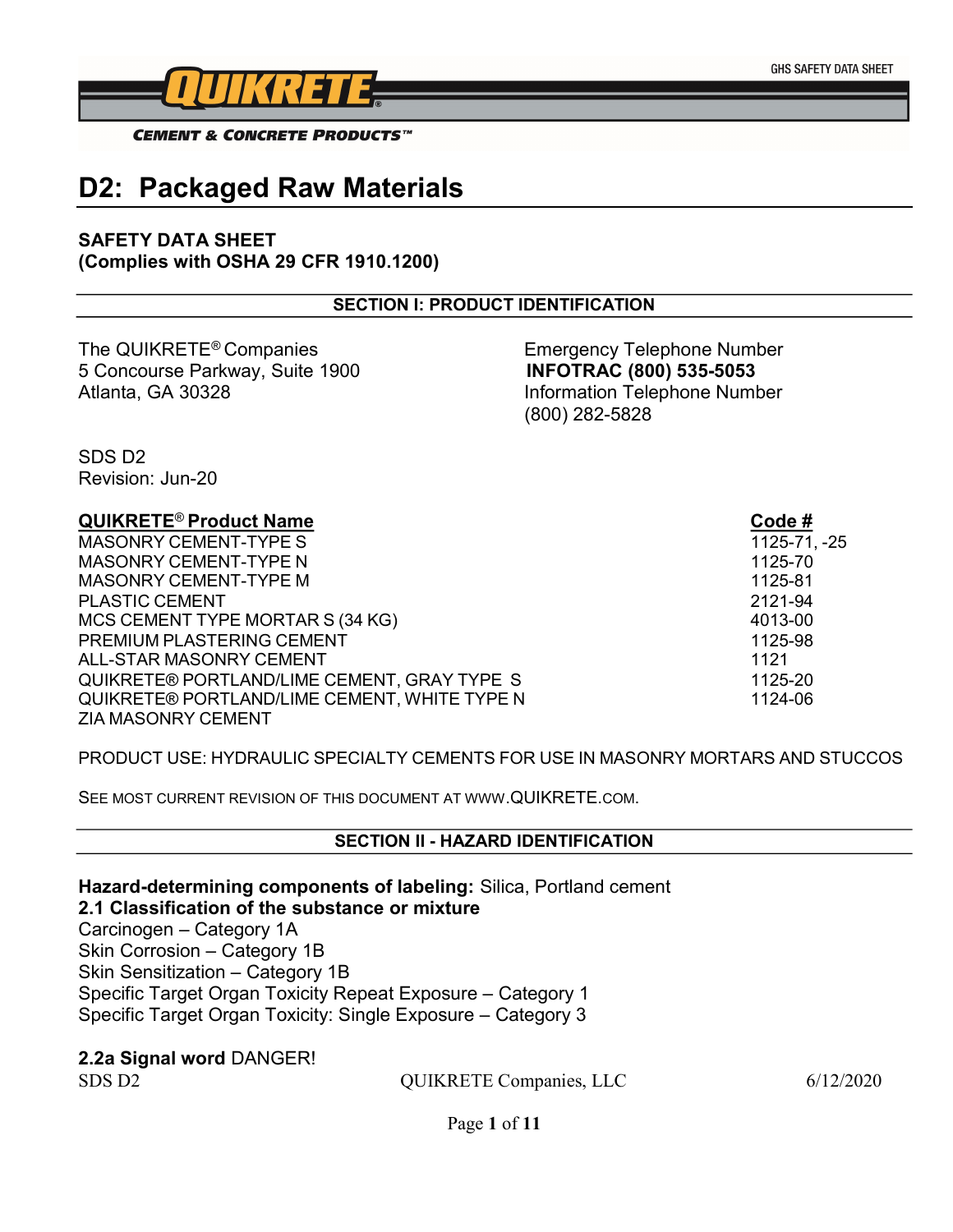**GHS SAFETY DATA SHEET** 



**CEMENT & CONCRETE PRODUCTS™** 

### 2.2b Hazard Statements

May cause cancer through chronic inhalation Causes severe skin burns and serious eye damage May cause an allergic skin reaction Causes damage to lungs through prolonged or repeated inhalation May cause respiratory irritation

### 2.2c Pictograms



### 2.2d Precautionary statements

Do not handle until all safety precautions have been read and understood.

Wear impervious gloves, such as nitrile. Wear eye protection, protective clothing and rubber boots. Do not eat, drink or smoke when using this product.

Wash thoroughly after handling.

Use only in a well-ventilated area.

Do not breathe dust.

If swallowed: Rinse mouth. Do NOT induce vomiting.

If inhaled: Remove person to fresh air and keep comfortable for breathing.

If in eyes: Rinse cautiously with water for several minutes. Remove contact lenses, if present and easy to do. Continue rinsing.

If on skin (or hair): Remove immediately all contaminated clothing and wash before re-use. Rinse skin or hair with water.

If significant skin irritation or rash occurs: get medical advice or attention.

### Immediately seek medical advice or attention if symptoms are significant or persist.

Store in a well-ventilated place. Keep container tightly closed. Dispose of contents/containers in accordance with all regulations.

### 2.3 Additional Information

The Portland cement in this product can cause serious, potentially irreversible damage to skin, eye, respiratory and digestive tracts due to chemical (caustic) burns, including third degree burns. Burns from Portland cement may not cause immediate pain or discomfort. You cannot rely on pain to alert you to cement burns. Portland cement can cause dermatitis or sensitization. Therefore precautions must be taken to prevent all contact with Portland cement. Cement burns can become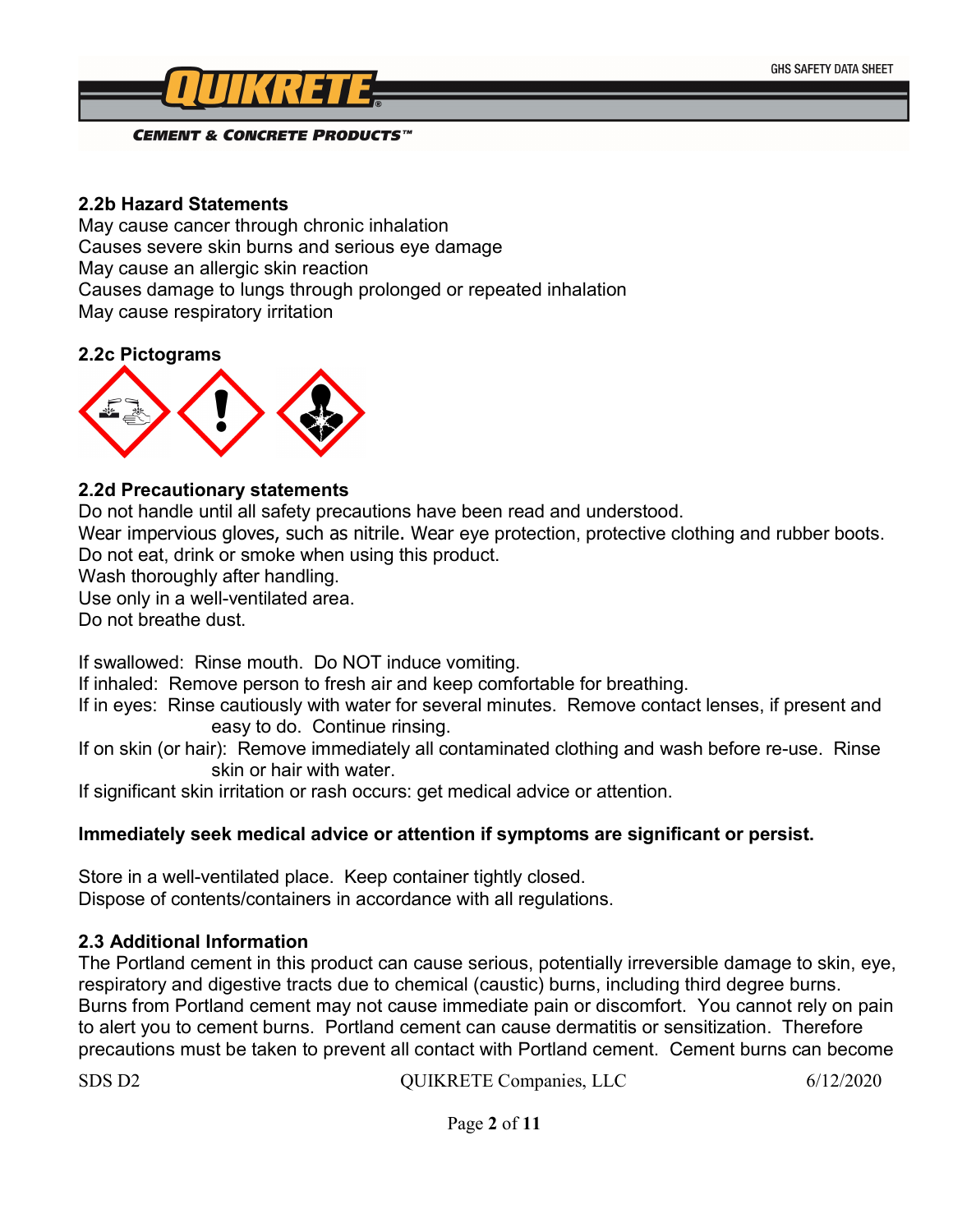

worse even after contact has ended. If there is contact with this product, immediately remove all product from body and thoroughly rinse with water. If you experience or suspect a cement burn or inflammation you should immediately see a health care professional.

Skin burns and irritation may be caused by brief exposure, though often are caused by extended exposure of 15 minutes, an hour, or longer. Interaction of Portland cement with water or sweat releases a caustic solution which produces the burns or irritation. Any extended exposure should be treated as though a burn has occurred until determined otherwise.

Skin contact with Portland cement can also cause inflammation of the skin, referred to as dermatitis. Signs and symptoms of dermatitis can include itching, redness, swelling, blisters, scaling, and other changes in the normal condition of the skin. Signs and symptoms of burns include the above and whitening, yellowing, blackening, peeling or cracking of skin.

The Portland cement in this product may cause allergic contact dermatitis in sensitized individuals. This overreaction of the immune system can lead to severe inflammation. Sensitization may result from a single exposure to the low levels of Cr (VI) in Portland cement or repeated exposures over months or years. Sensitization is long lasting and, after sensitization, even very small quantities can trigger the dermatitis. Sensitization is uncommon. Individuals who experience skin problems, including seemingly minor ones, are advised to seek medical attention.

### 2.3a HNOC – Hazards not otherwise classified: Not applicable

### 2.3b Unknown Acute Toxicity: None

| SECTION III - HAZARDOUS INGREDIENTS/IDENTITY INFORMATION |                |             |  |
|----------------------------------------------------------|----------------|-------------|--|
| <b>Hazardous Components</b>                              | <b>CAS No.</b> | % by Weight |  |
| <b>Portland Cement</b>                                   | 65997-15-1     | 60-80       |  |
| Limestone                                                | 1317-65-3      | $20 - 40$   |  |
| Sand, Silica, Quartz                                     | 14808-60-7     | <1          |  |

\*The concentrations ranges are provided due to batch-to-batch variability. None of the constituents of this material are of unknown toxicity.

### SECTION IV – FIRST AID MEASURES

### 4.1 Description of the first-aid measures General information:

After inhalation: Remove person to fresh air. If breathing is difficult, administer oxygen. If not breathing, give artificial respiration. In case of unconsciousness, place patient stably in side position for transportation.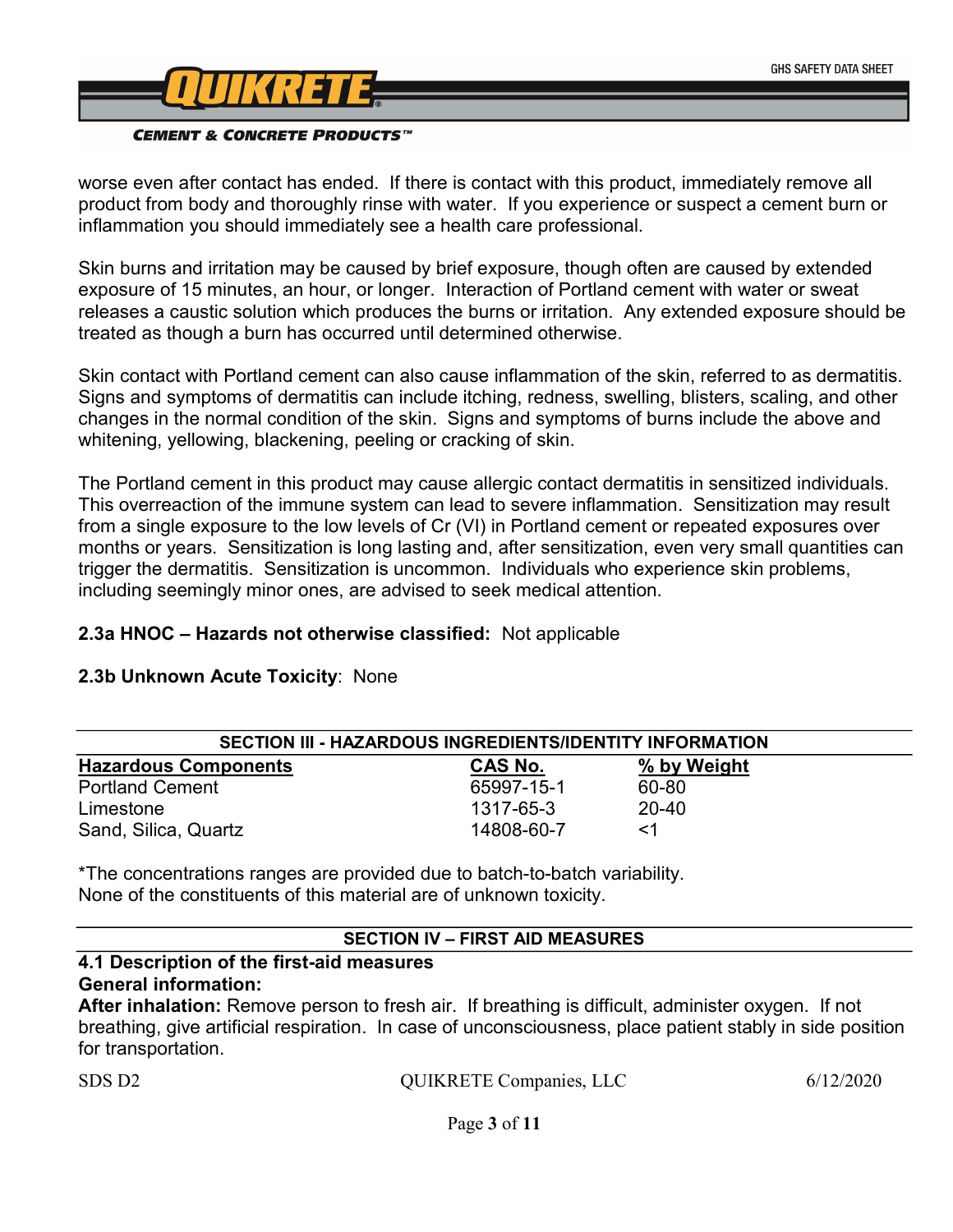

After skin contact: Wash skin with cool water and pH-neutral soap or a mild detergent. If significant skin irritation or rash occurs: get medical advice or attention.

After eye contact: Rinse cautiously with water for several minutes. Remove contact lenses, if present and easy to do. Continue rinsing.

After swallowing: Do not induce vomiting. If conscious, have the victim drink plenty of water and call a physician immediately. Never give anything by mouth to an unconscious person.

### 4.2 Most important symptoms/effects, acute and delayed

Inhalation: May cause respiratory tract irritation. Causes damage to organs through prolonged or repeated inhalation. This product contains crystalline silica. Prolonged or repeated inhalation of respirable silica from this product can cause silicosis.

**Skin contact:** The Portland cement in this product can cause serious, potentially irreversible damage to skin, eye, respiratory and digestive tracts due to chemical (caustic) burns, including third degree burns. Burns from Portland cement may not cause immediate pain or discomfort. You cannot rely on pain to alert you to cement burns. Portland cement can cause dermatitis or sensitization. Therefore precautions must be taken to prevent all contact with Portland cement. Cement burns can become worse even after contact has ended. If there is contact with this product, immediately remove all product from body and thoroughly rinse with water. If you experience or suspect a cement burn or inflammation you should immediately see a health care professional.

Skin burns and irritation may be caused by brief exposure, though often are caused by extended exposure of 15 minutes, an hour, or longer. Interaction of Portland cement with water or sweat releases a caustic solution which produces the burns or irritation. Any extended exposure should be treated as though a burn has occurred until determined otherwise.

Skin contact with Portland cement can also cause inflammation of the skin, referred to as dermatitis. Signs and symptoms of dermatitis can include itching, redness, swelling, blisters, scaling, and other changes in the normal condition of the skin. Signs and symptoms of burns include the above and whitening, yellowing, blackening, peeling or cracking of skin.

The Portland cement in this product may cause allergic contact dermatitis in sensitized individuals. This overreaction of the immune system can lead to severe inflammation. Sensitization may result from a single exposure to the low levels of Cr (VI) in Portland cement or repeated exposures over months or years. Sensitization is long lasting and, after sensitization, even very small quantities can trigger the dermatitis. Sensitization is uncommon. Individuals who experience skin problems, including seemingly minor ones, are advised to seek medical attention.

Eye Contact: Causes serious eye damage. Symptoms may include discomfort or pain, excess blinking and tear production, with marked redness and swelling of the conjunctiva.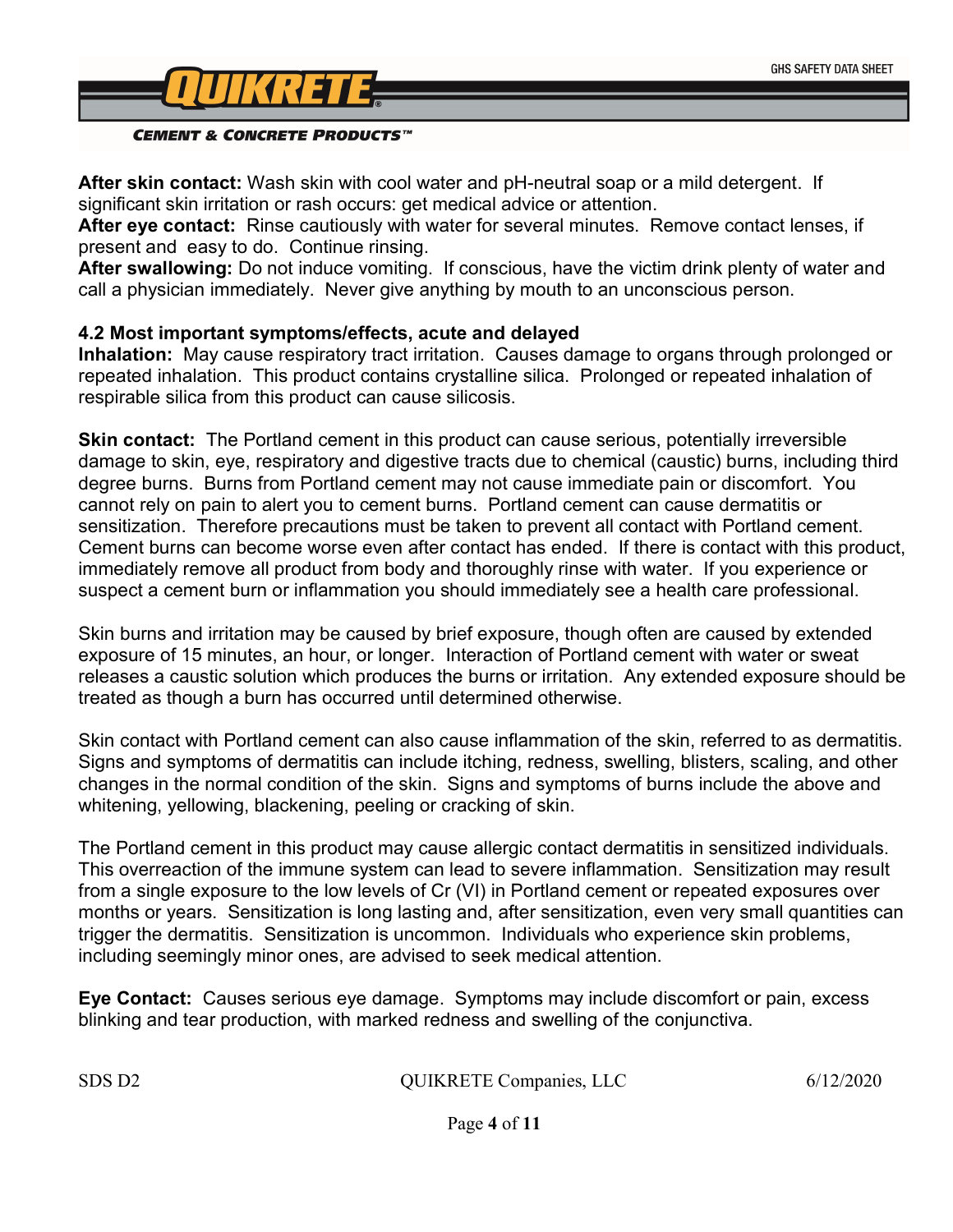

#### **CEMENT & CONCRETE PRODUCTS**<sup>™</sup>

Ingestion: May be harmful if swallowed. Ingestion may cause discomfort and/or distress, nausea or vomiting.

### 4.3 Indication of immediate medical attention and special treatment needed:

Immediately seek medical advice or attention if symptoms are significant or persist.

### SECTION V - FIRE FIGHTING MEASURES

### 5.1 Flammability of the Product: Non-flammable and non-combustible

5.2 Suitable extinguishing agents: Treat for surrounding material

5.3 Special hazards arising from the substance or mixture: None

5.3a Products of Combustion: None

5.3b Explosion Hazards in Presence of Various Substances: Non-explosive in presence of shocks

### SECTION VI – ACCIDENTAL RELEASE MEASURES

6.1 Personal precautions, protective equipment and emergency procedures: Wear personal protective equipment (See section VIII). Keep unprotected persons away.

### 6.2 Methods and material for containment and cleaning up:

Do not allow to enter sewers/ surface or ground water. Dispose of unwanted materials and containers properly in accordance with all regulations.

### SECTION VII - PRECAUTIONS FOR SAFE HANDLING AND STORAGE

### 7.1 Handling

Precautions for safe handling: Ensure good ventilation/exhaustion at the workplace. DO NOT BREATHE DUST. In dusty environments, the use of an OSHA, MSHA or NIOSH approved respirator and tight fitting goggles is recommended. Wear appropriate PPE (See section 8).Do not mix with other chemical products, except as indicated by the manufacturer. Do not get in eyes, on skin or clothing. Good housekeeping is important to prevent accumulation of dust.

### 7.2 Storage

Requirements to be met by storerooms and receptacles: No special requirements. Information about storage in one common storage facility: Not required.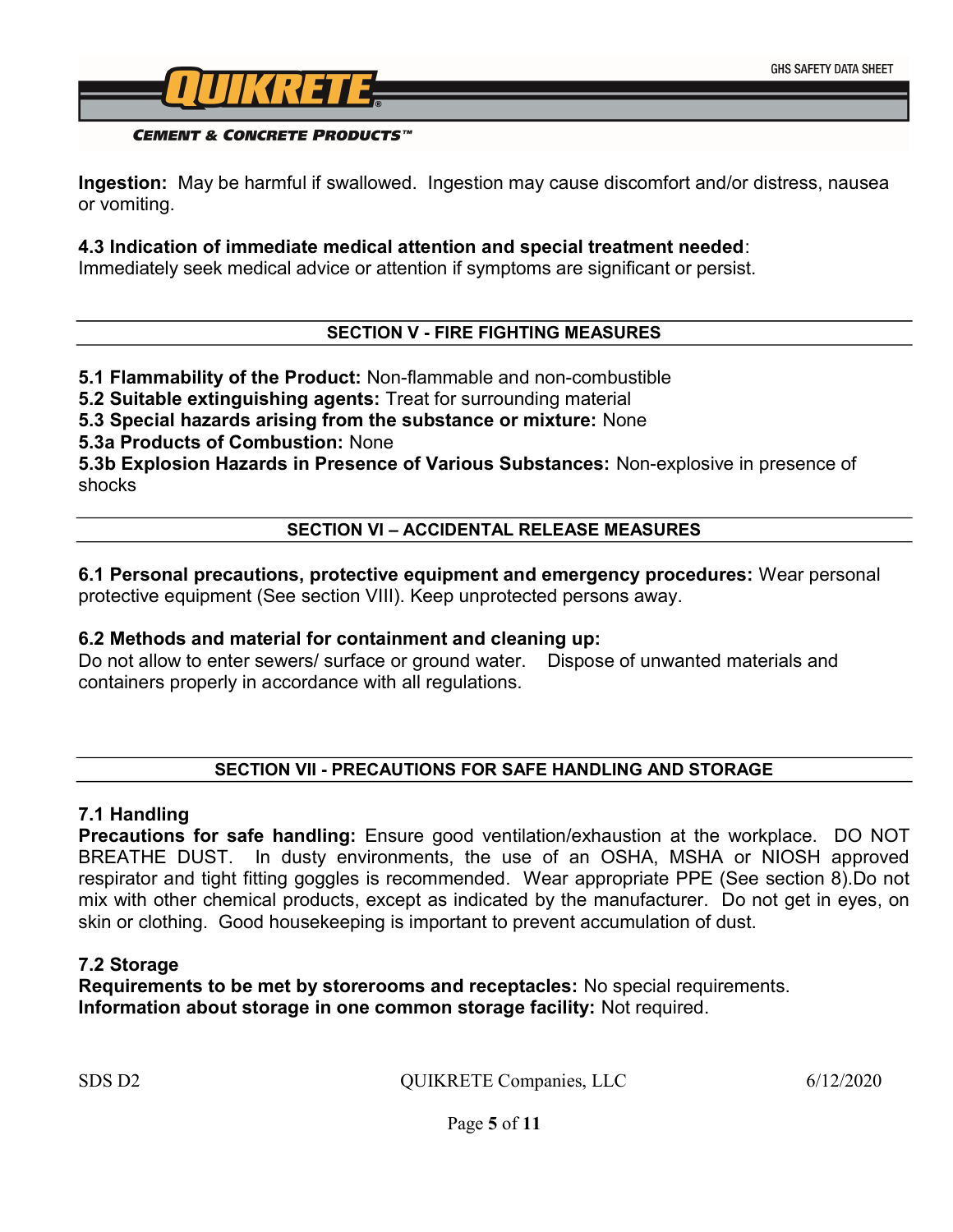

#### **CEMENT & CONCRETE PRODUCTS**<sup>TM</sup>

Further information about storage conditions: Keep out of the reach of children. Keep container tightly closed and prevent exposure to humidity. Do not allow water to contact the product until time of use to preserve product utility.

#### SECTION VIII – EXPOSURE CONTROL MEASURES / PERSONAL PROTECTION

8.1 Components with limit values that require monitoring at the workplace:

| <b>Hazardous Components</b> | CAS No.    | PEL (OSHA)          | TLV (ACGIH)       |
|-----------------------------|------------|---------------------|-------------------|
|                             |            | $mq/M^3$            | ma/M <sup>3</sup> |
| Silica Sand, crystalline    | 14808-60-7 | 0.05                | $0.025$ (resp)    |
| <b>Portland Cement</b>      | 65997-15-1 | 5 (resp) 15 (total) | $10$ (resp)       |

### 8.2 Exposure Controls

Use ventilation adequate to keep exposures below recommended exposure limits.

### 8.3 General protective and hygienic measures

Keep away from foodstuffs, beverages and feed. Immediately remove all soiled and contaminated clothing. Wash hands before breaks and at the end of work. Avoid contact with the eyes and skin.

### 8.3a Personal protective equipment

### Protection of hands and feet:

Wear gloves of adequate length to offer appropriate skin protection from splashes. Nitrile, Butyl and PVC gloves have been found to offer adequate protection for incidental contact. Wear rubber boots when stepping in concrete. You cannot rely on pain to alert you to cement burns. Portland cement can cause dermatitis or sensitization.

### Eye protection:

Wear approved eye protection (properly fitted dust- or splash-proof chemical safety glasses.

### Respiratory protection:

A NIOSH-approved dust mask or filtering face piece is recommended in poorly ventilated areas or when permissible exposure limits may be exceeded. Respirators should be selected by and used under the direction of a trained health and safety professional, following requirements found in OSHA's respirator standard (29 CFR 1910.134) and ANSI's standard for respiratory protection (Z88.2).

### SECTION IX - PHYSICAL/CHEMICAL CHARACTERISTICS

| <b>General Information</b>                    |                                   |           |
|-----------------------------------------------|-----------------------------------|-----------|
| Appearance                                    | Form: Granular Solid              |           |
|                                               | Color: Gray to gray-brown colored |           |
|                                               | Odor: None                        |           |
| pH-value at $20^{\circ}$ C (68 $^{\circ}$ F): | 13 (10%)                          |           |
| SDS D <sub>2</sub>                            | <b>QUIKRETE Companies, LLC</b>    | 6/12/2020 |
|                                               |                                   |           |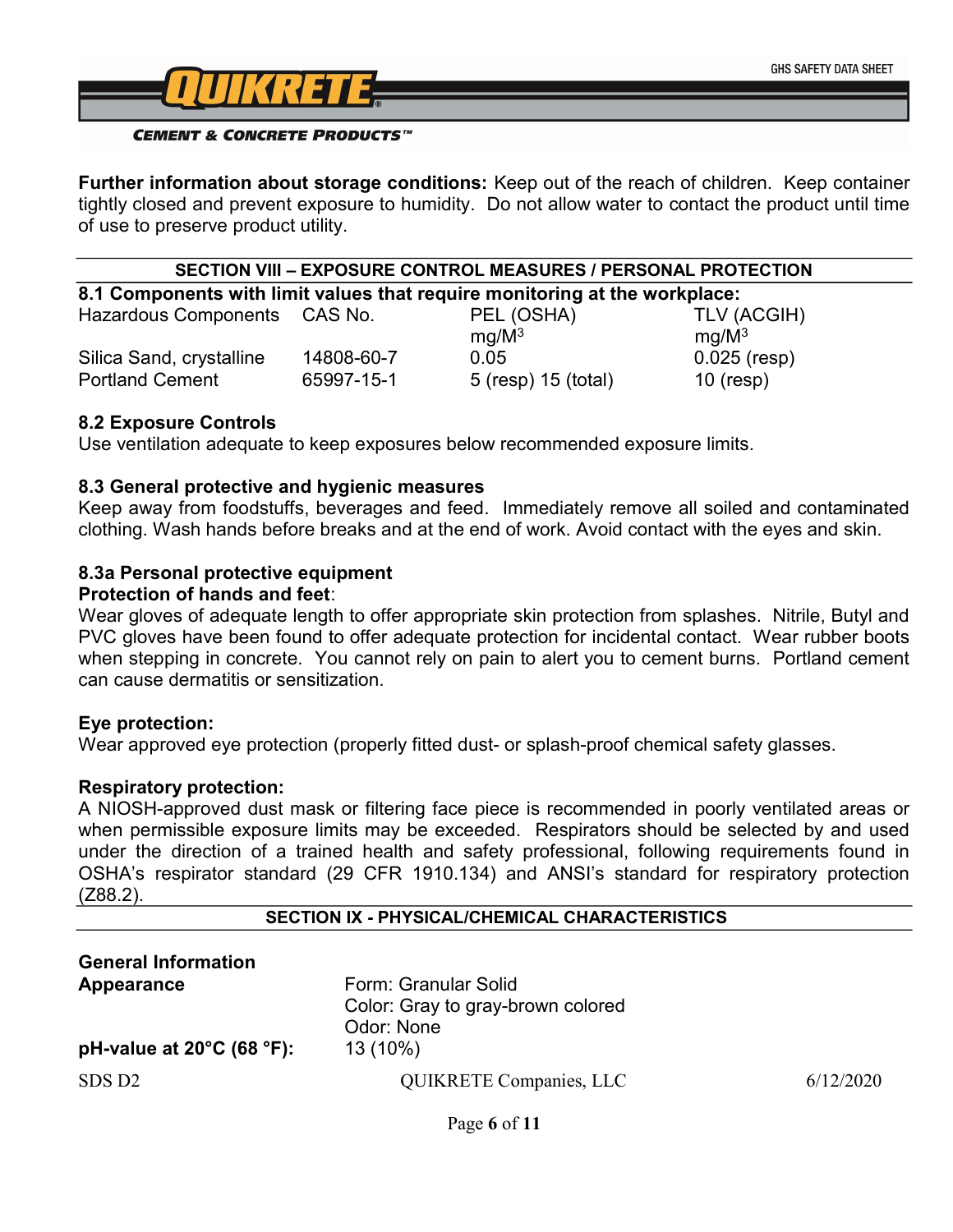

#### **CEMENT & CONCRETE PRODUCTS**<sup>™</sup>

| <b>Boiling point/Boiling range:</b>         | Not applicable               |
|---------------------------------------------|------------------------------|
| Flash point:                                | Not applicable               |
| Auto igniting:                              | Product is not self-igniting |
| Vapor pressure at 21°C (70°F) Not available |                              |
| Density at 25°C (77 °F):                    | 3.15                         |

| <b>Solubility in / Miscibility with</b> |           |
|-----------------------------------------|-----------|
| Water:                                  | Insoluble |
| <b>VOC content:</b>                     | 0 g/L VOC |

#### SECTION X – STABILITY AND REACTIVITY

#### 10.1 Reactivity

No dangerous reaction known under conditions of normal use.

#### 10.2 Chemical stability

Stable under normal storage conditions. Keep in dry storage.

#### 10.3 Possibility of hazardous reaction

No dangerous reaction known under conditions of normal use.

#### 10.4 Thermal decomposition / conditions to be avoided

No decomposition if used according to specifications.

#### 10.5 Incompatible materials

Contact of silica with powerful oxidizing agents such as fluorine, chlorine trifluoride, manganese trioxide, or oxygen difluoride may cause fires

### 10.6 Hazardous Decomposition or By-products

Silica will dissolve in Hydrofluoric Acid and produce a corrosive gas – silicon tetrafluoride.

### SECTION XI – TOXICOLOGICAL INFORMATION

### 11.1 Exposure Routes: Skin contact, skin adsorption, eye contact, inhalation, or ingestion.

### 11.2 Symptoms related to physical/chemical/toxicological characteristics:

Inhalation: May cause respiratory tract irritation. Causes damage to organs through prolonged or repeated exposure. This product contains crystalline silica. Prolonged or repeated inhalation of respirable silica from this product can cause silicosis.

**Skin contact:** Causes skin irritation. Handling can cause dry skin, discomfort, irritation, and dermatitis. May cause sensitization by skin contact. Product becomes extremely alkaline when exposed to moisture, and can cause alkali burns and affect the mucous membranes.

Eye Contact: Causes serious eye damage. Symptoms may include discomfort or pain, excess blinking and tear production, with marked redness and swelling of the conjunctiva.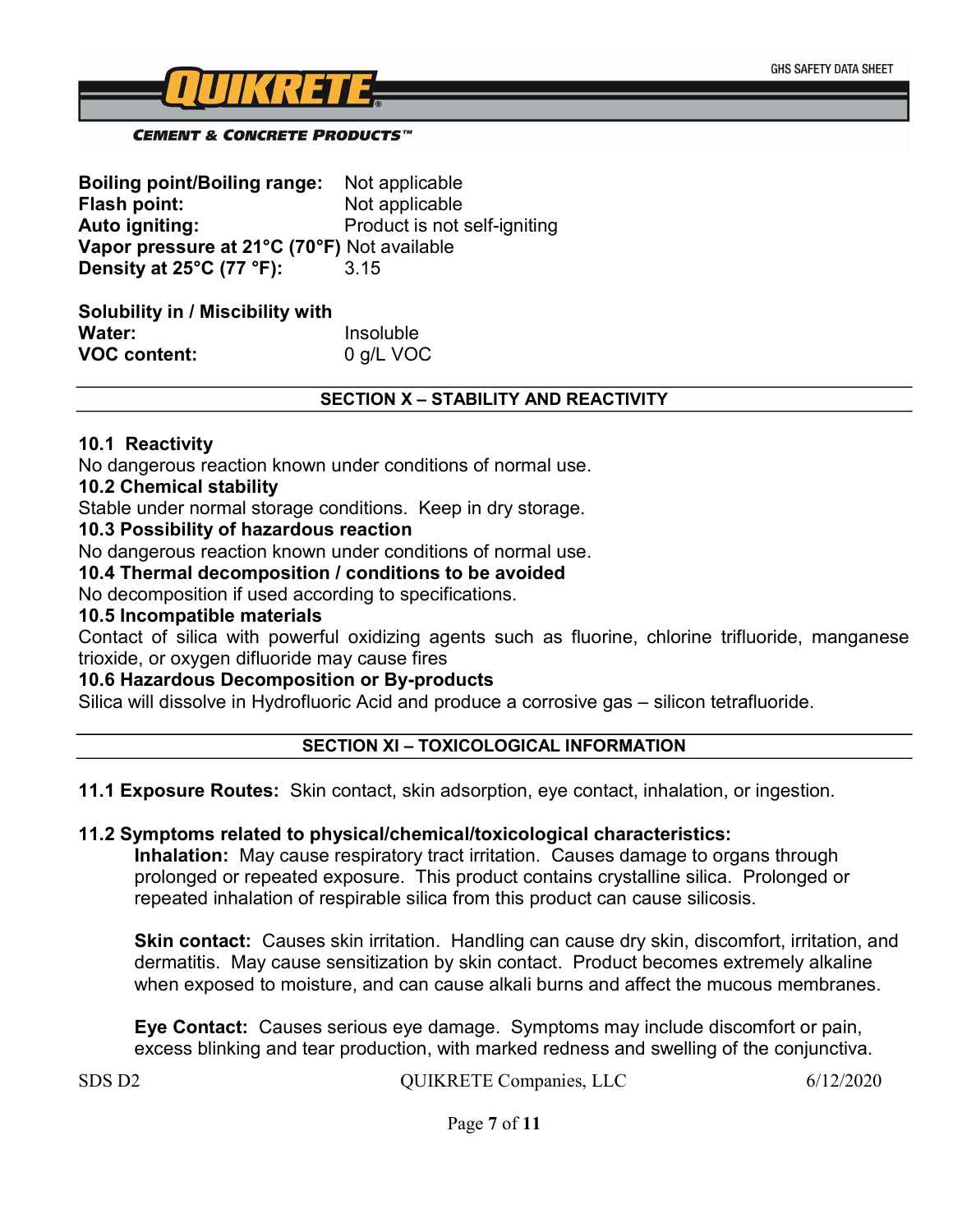

Ingestion: Harmful if swallowed. Ingestion may cause discomfort and/or distress, nausea or vomiting.

### 11.3 Delayed, immediate and chronic effects of short-term and long-term exposure Short Term

Skin Corrosion/Irritation: Causes severe skin burns. Serious Eye Damage/Irritation: Causes severe eye damage. Respiratory Sensitization: Not available Skin Sensitization: May cause an allergic skin reaction. Specific Target Organ Toxicity-Single Exposure: (Category 3) May cause respiratory irritation. Aspiration Hazard: Not available

Long Term

Carcinogenicity: May cause cancer through chronic inhalation. Germ Cell Mutagenicity: Not available Reproductive Toxicity: Not available Specific Target Organ Toxicity- Repeated Exposure: (Category 1) Causes damage to lungs through prolonged/repeated exposure Synergistic/Antagonistic Effects: Not available.

### SECTION XII – ECOLOGICAL INFORMATION

#### 12.1 Ecotoxicity

May cause long-term adverse effects to the aquatic environment. Do not allow undiluted product or large quantities of it to reach ground water, water course or sewage system. Must not reach bodies of water or drainage ditch undiluted or un-neutralized

### 12.2 Persistence and degradability

No further relevant information available.

### 12.3 Bioaccumulative potential:

No further relevant information available.

### 12.4 Mobility in soil

No further relevant information available.

### 12.5 Other Adverse Effects

No further relevant information available.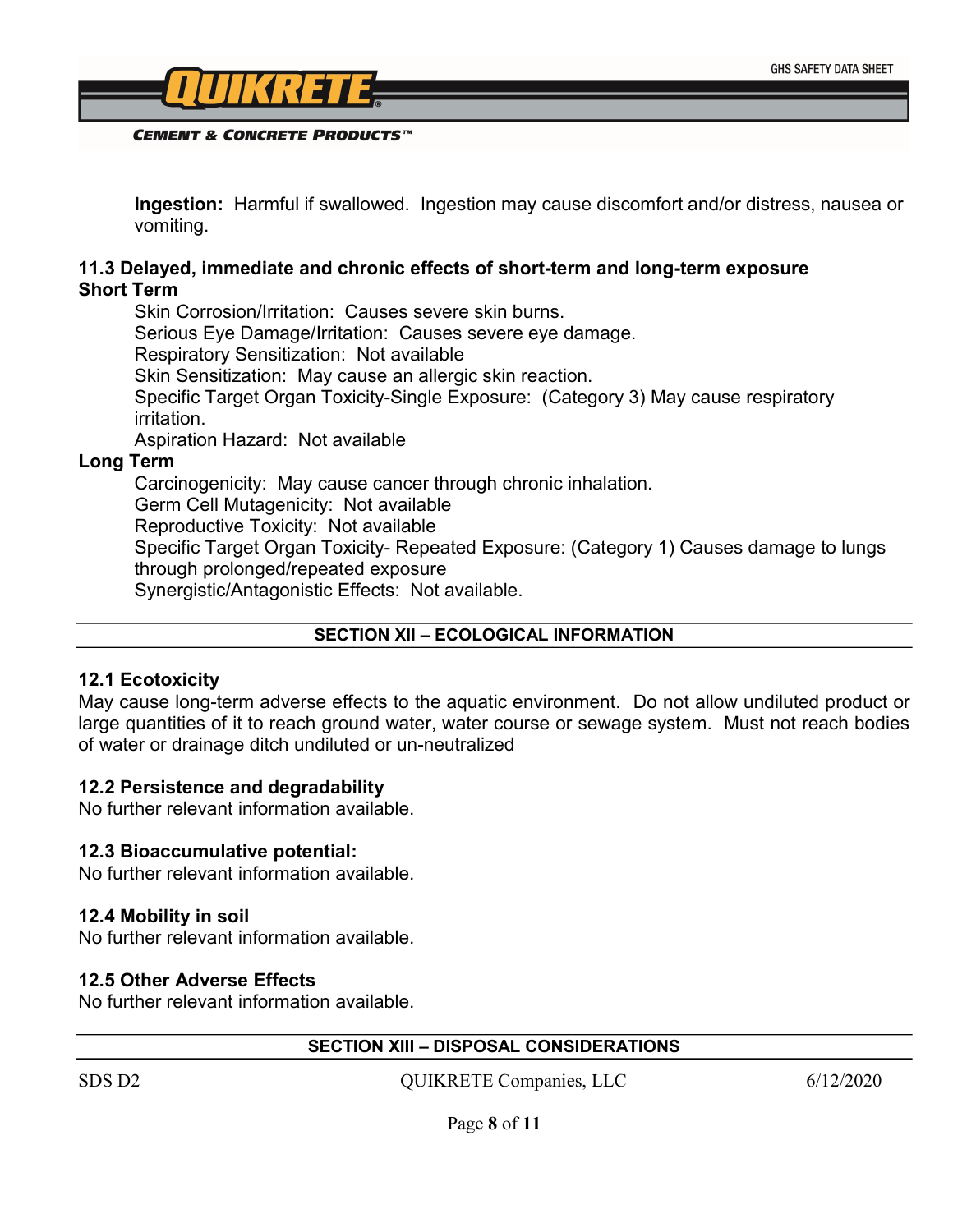

### **CEMENT & CONCRETE PRODUCTS**<sup>TM</sup>

### 13.1 Waste Disposal Method

The packaging and material may be land filled; however, material should be covered to minimize generation of airborne dust. This product is not classified as a hazardous waste under the authority of the RCRA (40CFR 261) or CERCLA (40CFR 117&302). Disposal must be made in accordance with local, state and federal regulations.

### 13.2 Other disposal considerations

#### Uncleaned packaging

Recommendation: Disposal must be made in accordance with local, state and federal regulations. Recommended cleansing agent: Water, if necessary with cleansing agents.

| <b>SECTION XIV - TRANSPORT INFORMATION</b> |                   |                     |  |
|--------------------------------------------|-------------------|---------------------|--|
|                                            | <b>DOT (U.S.)</b> | <b>TDG (Canada)</b> |  |
| <b>UN-Number</b>                           | Not Regulated     | Not Regulated       |  |
| UN proper shipping name                    | Not Regulated     | Not Regulated       |  |
| <b>Transport Hazard Class(es)</b>          | Not Regulated     | Not Regulated       |  |
| <b>Packing Group (if applicable)</b>       | Not Regulated     | Not Regulated       |  |

14.1 Environmental hazards:

Not Available

### 14.2 Transport in bulk according to Annex II of Marpol 73/78 and the IBC Code Not available

### 14.3 Special precautions for user

Do not handle until all safety precautions have been read and understood.

### SECTION XV – OTHER REGULATORY INFORMATION

### 15.1 Safety, Health and Environmental Regulations/Legislations specific for the chemical

### Canada

WHMIS Classification: Considered to be a hazardous material under the Hazardous Products Act as defined by the Controlled Products Regulations and subject to the requirements of Health Canada's Workplace Hazardous Material Information (WHMIS). This document complies with the WHMIS requirements of the Hazardous Products Act (HPA) and the CPR.

### 15.2 US Federal Information

| SDS D2 | <b>QUIKRETE Companies, LLC</b> | 6/12/2020 |
|--------|--------------------------------|-----------|
|        |                                |           |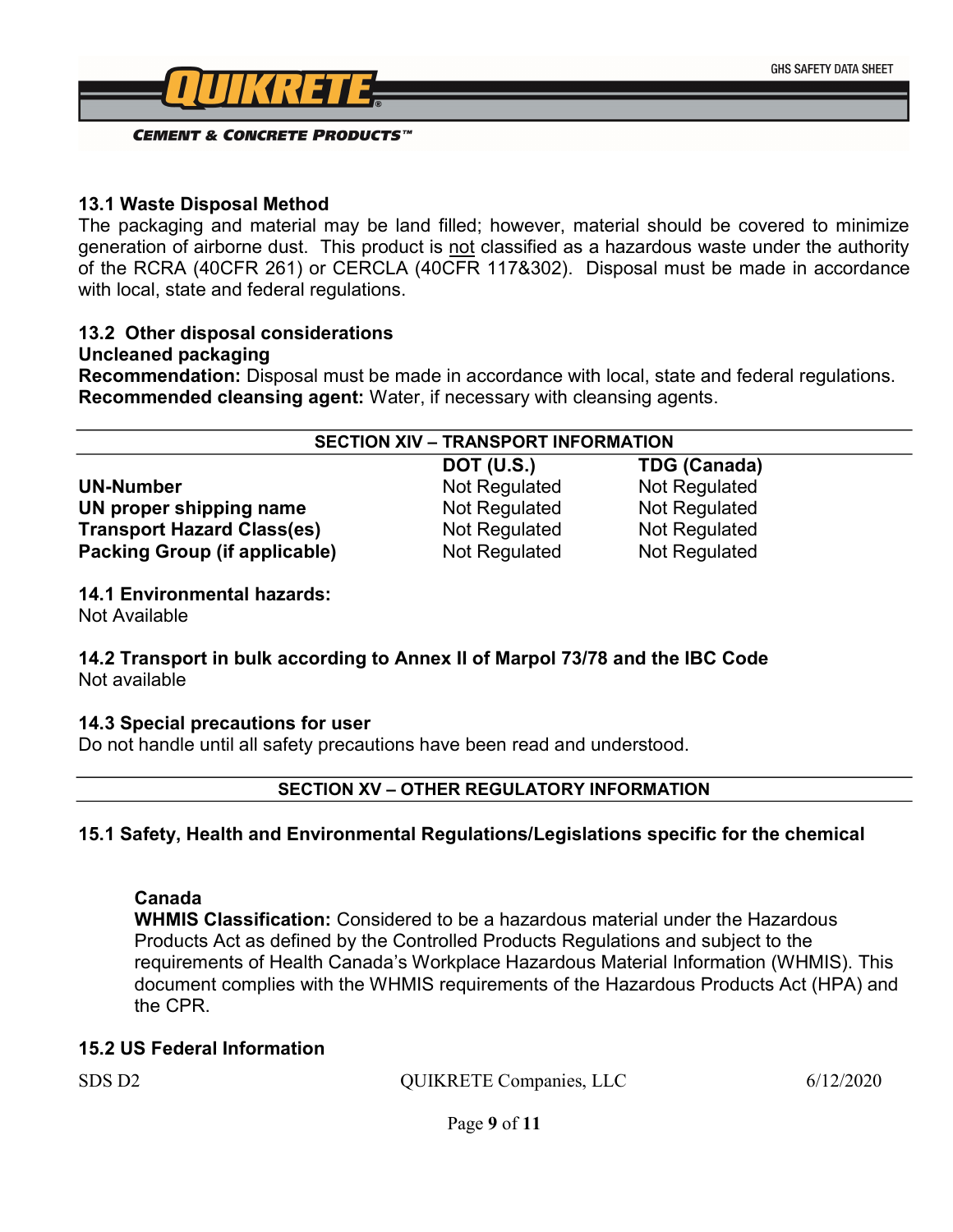

**CEMENT & CONCRETE PRODUCTS**<sup>TM</sup>

### SARA 302/311/312/313 Components

No chemicals in this material are subject to the reporting requirements of SARA Title III, Section 302, 311, 312 or 313.

RCRA: Crystalline silica (quartz) is not classified as a hazardous waste under the Resource Conservation and Recovery Act, or its regulations, 40 CFR §261 et seq.

CERCLA: Crystalline silica (quartz) is not classified as a hazardous substance under regulations of the Comprehensive Environmental Response Compensation and Liability Act (CERCLA), 40 CFR §302.

Emergency Planning and Community Right to Know Act (SARA Title III): Crystalline silica (quartz) is not an extremely hazardous substance under Section 302 and is not a toxic chemical subject to the requirements of Section 313.

FDA: Silica is included in the list of substances that may be included in coatings used in food contact surfaces, 21 CFR §175.300(b)(3)(xxvi).

NTP: Respirable crystalline silica, primarily quartz dusts occurring in industrial and occupational settings, is classified as Known to be a Human Carcinogen. OSHA Carcinogen: Crystalline silica (quartz) is not listed.

### 15.3 State Right to Know Laws

### California Prop. 65 Components

WARNING: This product can expose you to chemicals including crystalline silica which is known to the State of California to cause cancer and Portland cement which is known to the State of California to cause birth defects or other reproductive harm. For more information go to www.P65Warnings.ca.gov.

California Inhalation Reference Exposure Level (REL): California established a chronic REL of 3 µg for silica (crystalline, respirable). A chronic REL is an airborne level of a substance at or below which no adverse health effects are anticipated in individuals indefinitely exposed to the substance at that level.

Massachusetts Toxic Use Reduction Act: Silica, crystalline (respirable size, <10 microns) is "toxic" for purposes of the Massachusetts Toxic Use Reduction Act.

### 15.4 Global Inventories

**DSL** All components of this product are on the Canadian DSL list.

TSCA No.: Crystalline silica (quartz) appears on the EPA TSCA inventory under the CAS No. 14808-60-7. All constituents are listed in the TSCA inventory.

### SECTION XVI – OTHER INFORMATION

Last Updated: June 12, 2020